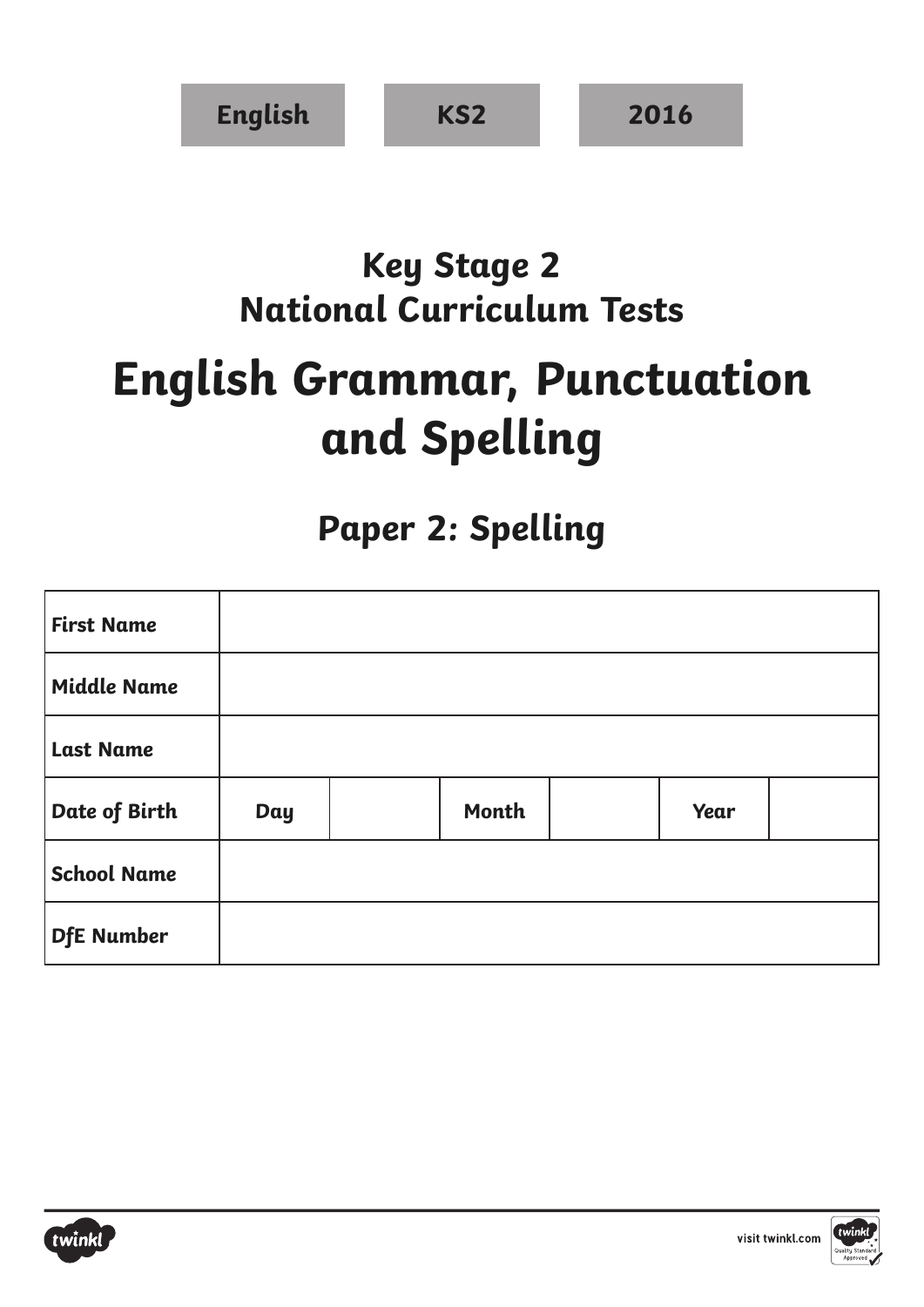

| The girl went to the gymnastics lesson to __________________________ her vault.<br>1.      |  | 1 mark                 |
|--------------------------------------------------------------------------------------------|--|------------------------|
| 2.                                                                                         |  | 1 mark                 |
| 3. The heat _________________________________through the material.                         |  | 1 mark                 |
| 4. The lady _____________________________ some fabulous news through the post.             |  |                        |
|                                                                                            |  | 1 mark                 |
| 5. The _______________________________toddler insisted on feeding herself.                 |  | 1 mark                 |
| 6. After a ________________________________ day at school, the teacher needed cheering up. |  | 1 mark                 |
| 7. The man stood on the scales to find out if he'd lost ________________________           |  | 1 mark                 |
| 8. Her birthday party had been a very _______________________________ event.               |  | 1 mark                 |
| 9. The choir sang the $\_\_$                                                               |  | 1 mark                 |
| <b>10.</b> The __________________________________ work of art hung in the gallery          |  | 1 mark                 |
|                                                                                            |  | total for<br>this page |